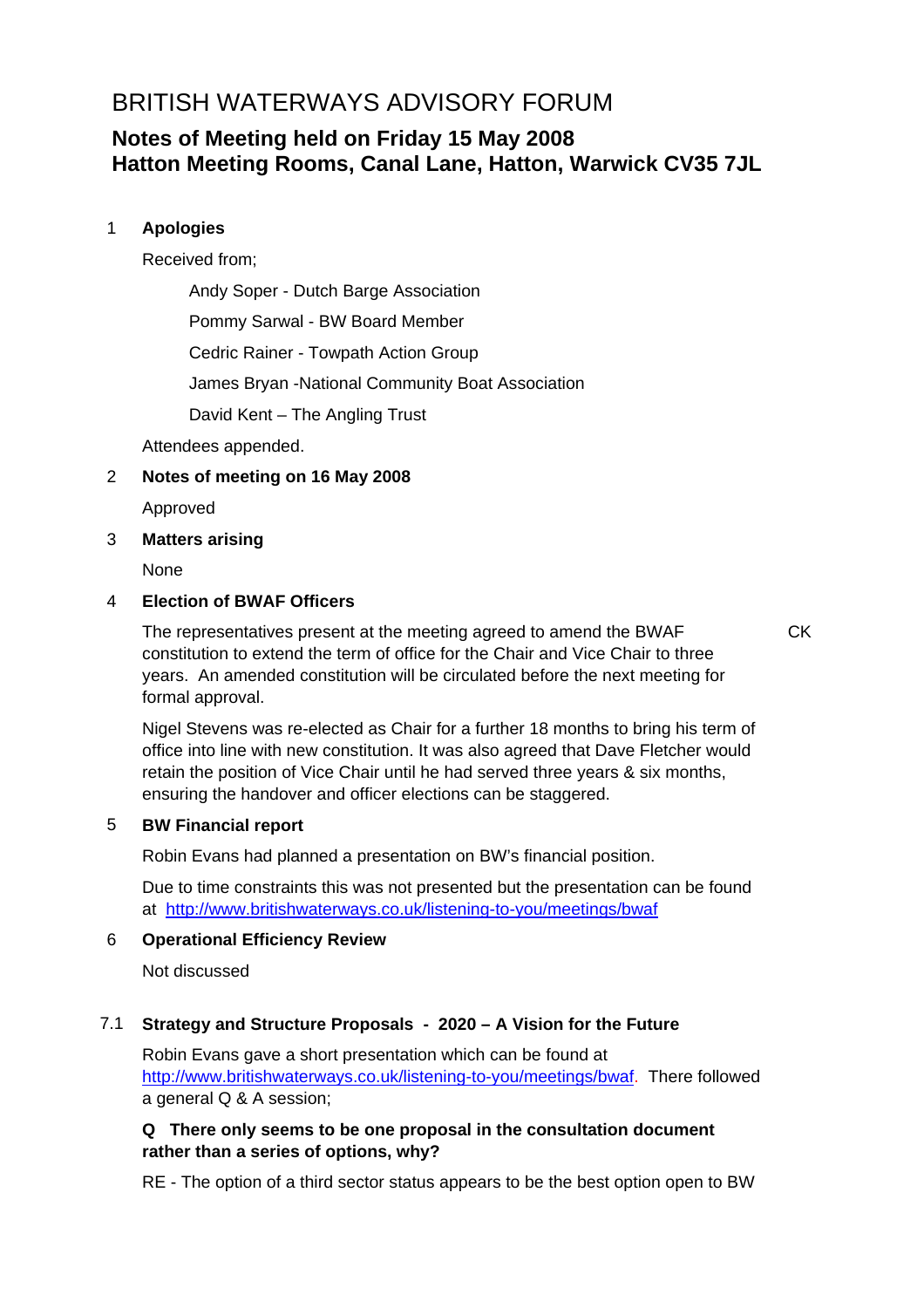and we seek your views on this.

## **Q The detail of how BW achieves the status of third sector does not appear to be thought through, how can stakeholders comment at this stage?**

RE – We are hoping for a high level strategic debate at this time and obviously a lot of detail is yet to be worked through. What is apparent though is that our public and user participation levels need to improve and we will be looking to see how we can restructure our engagement techniques and methods to capture a wider audience.

## **Q Do local authorities currently see themselves as stakeholders for the waterways, has BW been missing an opportunity, need for LGA membership?**

RE - BW hasn't been missing a trick; in fact we have been receiving between £15 - £18 million local authority funding every year for quite some time. Vast majority of funding is in form of small grants for towpath improvements, new facilities etc. On the ground BW is very connected to local authorities but we accept we don't engage strategically. New structure internally will create Regeneration Directorate to target these stakeholders. Changes to the planning system bring exciting opportunities for BW.

SS - It is true that there is a need to change the 'consultative machinery'; we all need to change the way we behave and consult and with whom.

## **Q Can you explain how the £30 million funding gap will be closed through these changes?**

RE - £10 million saving in year 2 and 3 of our current plan through efficiency measures. Inflation may have already brought our funding gap down. RE will not guess at funding available to third sector body, it's a ten year strategy, a journey and all the detailed answers are not yet available.

## **Q Will users be involved at board level in the new body?**

RE – Currently this is a Secretary of State decision. Clearly in the future participation and consultation needs to capture a wider audience, not just users.

TH – Board representation needs to reflect the funding sources of BW. Currently reflects the commercial risk BW holds. BW has recently demonstrated over £500m public benefit through its work, £60m contribution to flood defence measure in the UK. Future board members should reflect the role and funding sources of the organisation.

#### **Q At what stage will it be apparent that govt has bought into the proposals?**

RE – The Minister has already welcomed the debate and looks forward to the results.. There will be a gradual move towards a consensus TH – We may just 'catch the mood', given the political climate.

## **Q What has changed since the last time BW looked at charitable status as an option?**

RE – Development of Community Interest Companies and Govt commitment to third sector has strengthened. A general keenness on social enterprise has developed and government is happier to allow local communities to manage public enterprises. Treasury will still need to be reassured that it will not be left with a liability.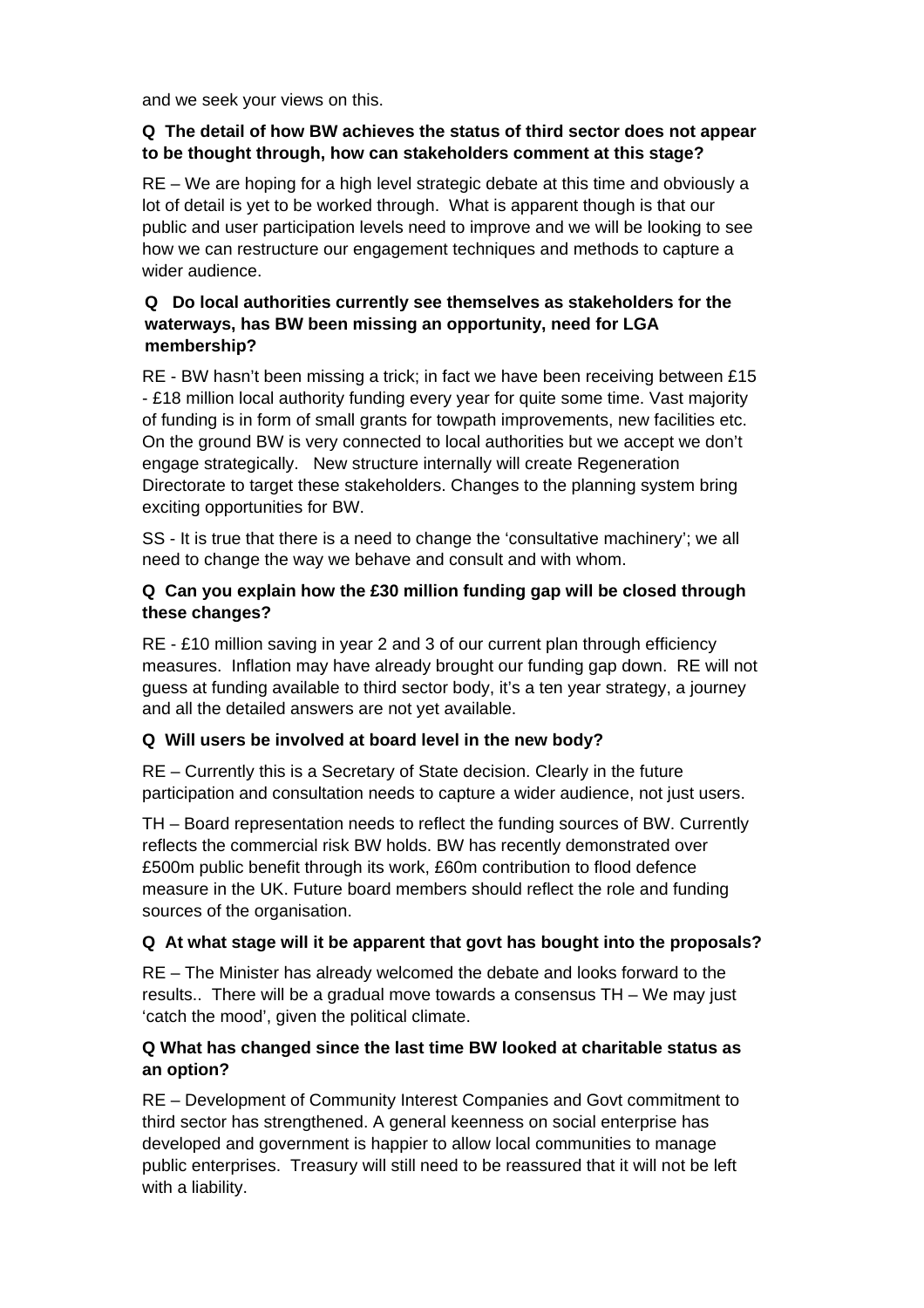EP – Third sector is now £70 billion sector and is now recognised as a major part of this society. Many third sector bodies have contracts with government.

### **Q Will the proposals require legislative change?**

RE - Will depend on exactly what solution is selected.

## **Q If a future government decides it only needs one major navigation authority – how will this work? Will it help if users consider this at the same time?**

RE - It's important the users explore whatever they feel is appropriate to secure the future of the waterways and we can factor this into the debate.

However BW's ability to focus on what's important to the waterways is crucial going forward. Currently we are asked to contribute to govt targets that have no direct benefit to the waterways; social housing, drug addiction etc. In the third sector we can decide what is important to the future of the waterways and how we spend our time and resources.

### **Q Have BW completed any stress testing for the proposals, does it stack up financially?**

RE – Not in that place yet – this debate is the start of a ten year journey. To get to a third sector status we need to change the way in which we consult and engage and this will open up new opportunities. RE can't see a down side of the journey. Financial stress testing comes later. RE wants to get the organisation in a fit state to secure the future of the waterways.

### 7.1 **Strategy and Structure Proposals - Internal Structure Review**

Robin Evans gave a short presentation which can be found at <http://www.britishwaterways.co.uk/listening-to-you/meetings/bwaf>.

RE explained that BWAF can help during the internal consultation phase (12 weeks) by engaging with our staff. Support for the new structure will assist our staff in understanding the external viewpoint.

SS gave details of the public consultation launched recently on the geographical boundaries and names. Details of this can be found at <http://www.britishwaterways.co.uk/listening-to-you/meetings/bwaf>

Several BWAF members welcomed the proposals, in particular the creation of a single trade contact point and the creation of the 11 smaller operational units.

RE pledged to publish a booklet at the completion of the changes which clearly identifies named customer contacts in the business.

SS

NS commented on the professional approach that BW staff have maintained since the announcement. Despite the current difficult circumstances it appears that BW staff are remaining positive about the future and presenting a professional image to customers.

#### 8 **Asset Inspection Procedures**

Jim Stirling answered questions relating to the data circulated before the meeting (attach link) and gave a short presentation which can be found at <http://www.britishwaterways.co.uk/listening-to-you/meetings/bwaf> . Aim of this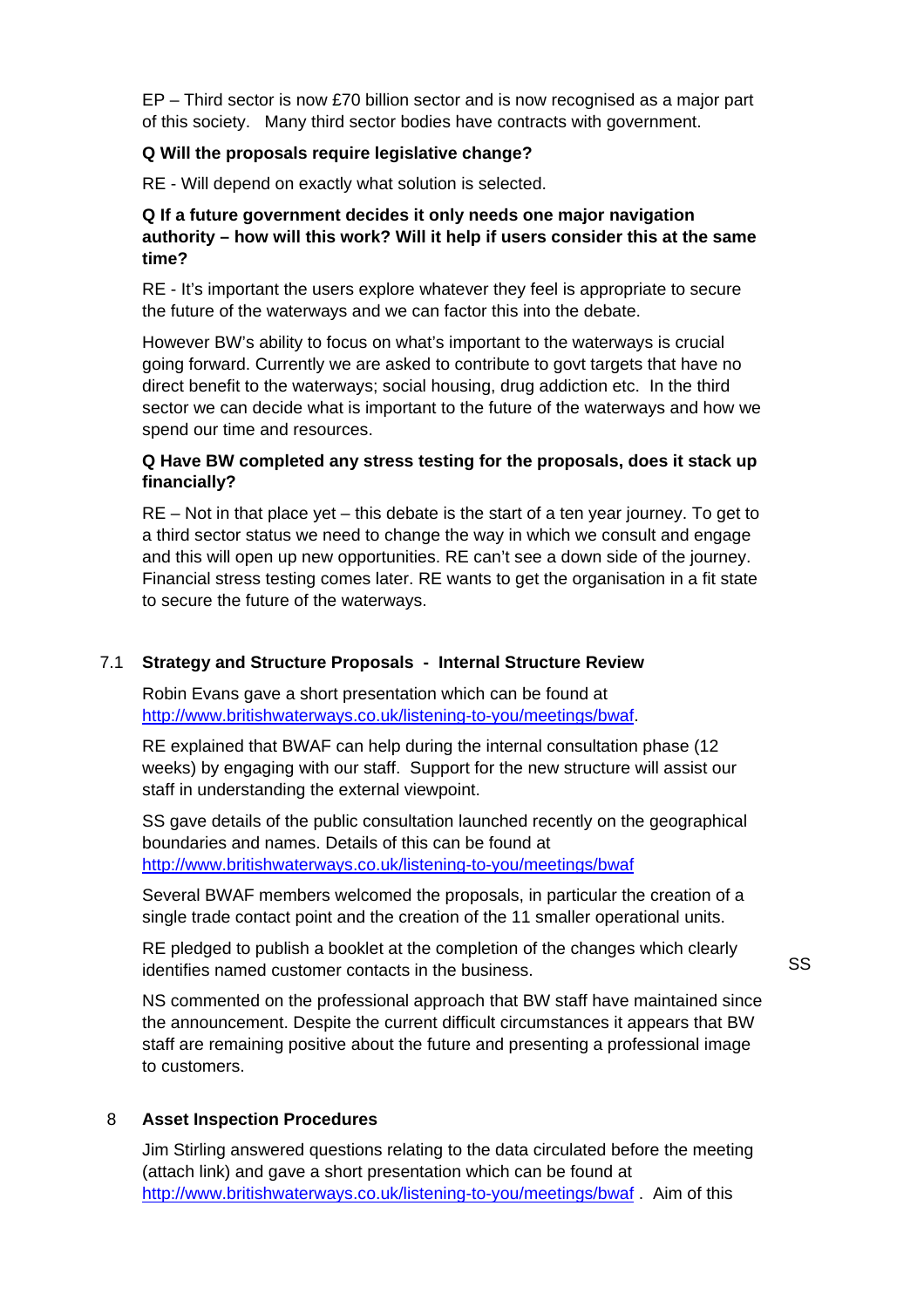session was to build a general awareness of the asset management process to enable members to appreciate the prioritisation of expenditure.

EP stated that the BW board are reassured that the risk management processes in place are working.

BWAF members commented that they found the presentations and discussions helpful and felt prepared to respond to external questions when required.

#### 9 **BWAF Heritage Group**

Dave Fletcher gave a summary of the minutes of the BWAF Heritage Group Meeting held on 9<sup>th</sup> March 2009 [http://www.britishwaterways.co.uk/listening-to](http://www.britishwaterways.co.uk/listening-to-you/meetings/bwaf)[you/meetings/bwaf](http://www.britishwaterways.co.uk/listening-to-you/meetings/bwaf).

CH suggested that BW could make use of waterscape to publicise the sale of waterside cottages. RE agreed to explore this good suggestion.

RE

RE

RE agreed to consider a wider consultation policy in relation to the sale of heritage buildings.

#### *Post Meeting Update*

*1. BW has pledged to give BWAF HG advance notice of any sales of Grade II\* or Grade I Listed Buildings.* 

*2. BW will also undertake consultation with Local Planning Authorities, statutory heritage bodies and key local stakeholders including BWAF Heritage sub-group, where practicable and appropriate, when developing and regenerating BW owned sites which contain historic buildings and structures'.* 

#### 10 **Online Mooring Policy**

Rex Walden outlined work being done by RBOA and BW. A full report will be available post  $8<sup>th</sup>$  June. RW

#### 11 **AOB**

#### **Date of next meeting**

12 November 2009 Hatton

Caroline Killeavy 28 May 2009